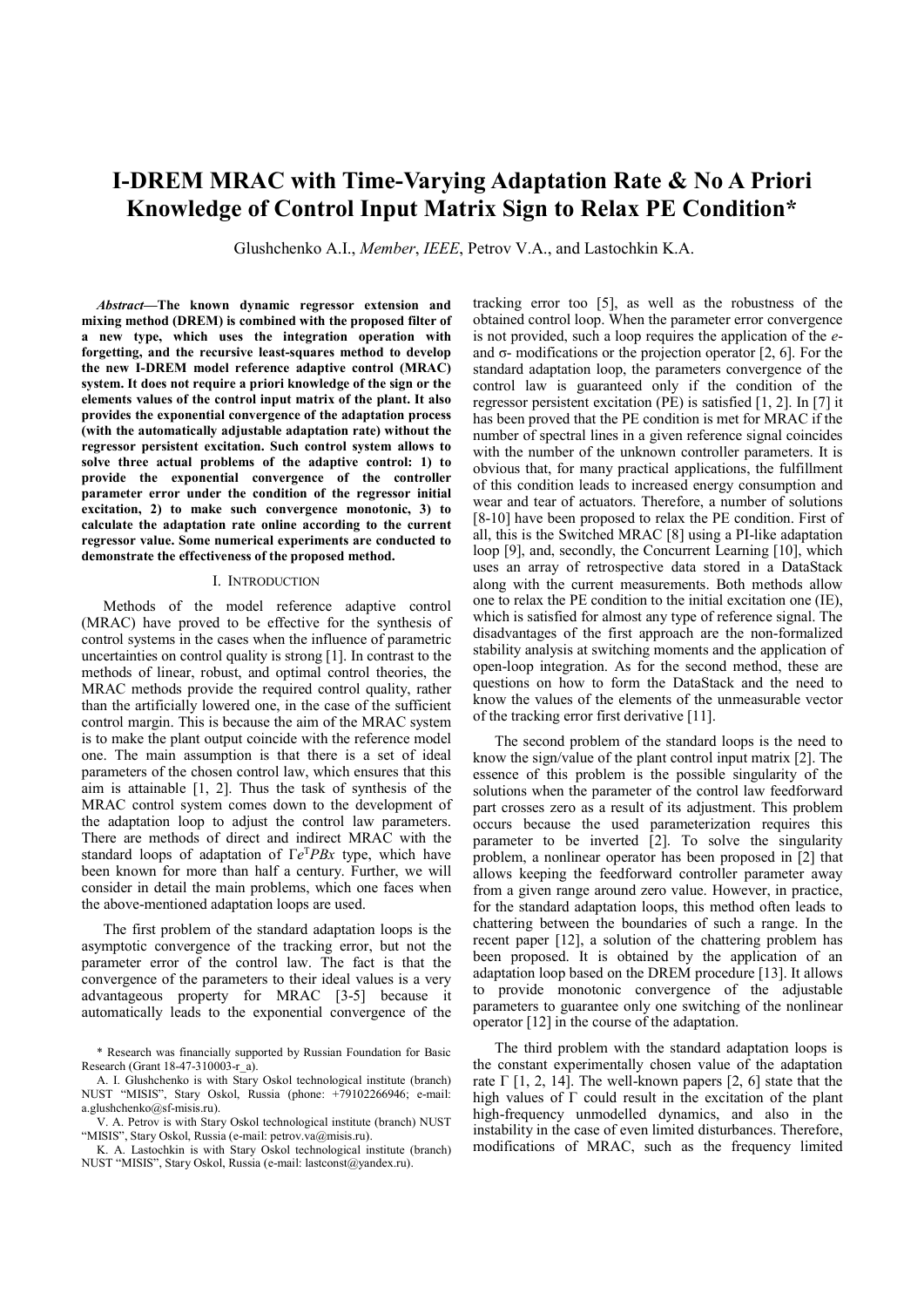adaptive control [15], the  $L_1$  adaptive control [16], the MRE and DRE schemes [11] have been proposed to allow one to use the high values of Γ. However, these methods do not solve the problem of manual selection of Γ. In practice, experiments to choose it often cannot be conducted, particularly because of the fact that its optimal value depends on the type and value of the reference signal and the current excitation of the regressor. To solve this problem, methods have been proposed in [17, 18], which allow scaling the once chosen rate  $\Gamma$  depending on the current values of the regressor and the reference. Also in [19], instead of the standard adaptation loop, it is proposed to develop the one on the basis of the recursive least-squares (RLS) method, which provides a law to adjust Γ. However, to be implemented, the method in [19] requires the first derivative of the tracking error to be measured. Also, RLS in [19] is used without the exponential forgetting factor. This fact causes some wellknown problems [1, 2].

Thus, all three problems of the standard adaptation loops have a long history and interesting solutions, even a small part of which has not been mentioned in this section. However, as a rule, solving one of these problems, all the rest are omitted. For example, the Concurrent Learning [10], which relaxes the PE condition, requires the control input matrix to be known. On the contrary, the methods  $[12]$ , which do not have such a restriction or adjust the adaptation rate [17, 18], require the PE condition to be met to provide the exponential convergence.

Therefore, the novelty and contribution of this research is the development of a loop of adaptation of the control law parameters, which considers all three described problems of the standard loops at once. For this purpose, it is suggested to filter the equation of error between the outputs of the plant and the reference model in a special way. As a result, the parameter uncertainty will be explicitly defined. Then the DREM procedure [13] will be applied to exclude the assumption about the knowledge of the control input matrix, like in [12]. Finally, using the MRE procedure [11], the scalarly parameterized parameter uncertainty will be passed through the filter proposed in [20]. This will allow us to apply the recursive least squares method with the exponential forgetting factor to adjust the controller parameters and will provide exponential parameter convergence when the IE condition is met.

#### II.I-DREM MRAC

### A. Parameterization

Let a problem of control of one class of the linear timeinvariant (LTI) plants be considered:

$$
\dot{x} = Ax + Bu,\tag{1}
$$

where  $x \in R^n$  is a plant state vector,  $u \in R^m$  is a control action,  $A \in R^{n \times n}$  is a system state matrix, and  $B \in R^{n \times m}$  is a control input matrix of full column rank. The values of elements of A and B are unknown, but  $(A, B)$  is a controllable pair, so as  $m \leq n$ . The state vector x is directly measurable.

The reference model, which defines the required control quality for the closed-loop system with the control action  $u$ and the plant (1), is defined as:

$$
\dot{x}_{ref} = A_{ref} x_{ref} + B_{ref} r, \qquad (2)
$$

where  $x_{ref} \in R^n$  is a state vector of the reference model,  $r \in R^m$ is a setpoint signal,  $B_{ref} \in R^{n \times m}$  is a reference input matrix of full column rank. The reference model state matrix  $A_{ref} \in R^{n \times n}$ is a Hurwitz one.

The control law for the plant (1) is defined as:

$$
u = \hat{k}_r \hat{k}_x x + \hat{k}_r r. \tag{3}
$$

 $\hat{k}_x \in R^{m \times n}$ ,  $\hat{k}_r \in R^{m \times m}$  are its adjustable parameters. Let (3) be substituted into (1) to obtain the closed-loop equation:

$$
\dot{x} = \left(A + B\hat{k}_{r}\hat{k}_{x}\right)x + B\hat{k}_{r}r.\tag{4}
$$

Assumption 1. There exist such ideal values of the parameters  $k_x \in R^{m \times n}$  and  $k_y \in R^{m \times m}$  of the control law that the following equalities hold:

$$
A + Bk_r k_x = A_{ref}; Bk_r = B_{ref}.
$$
 (5)

If A and B have the same structures as  $A_{ref}$  and  $B_{ref}$ respectively, then Assumption 1 is met [1, 2].

Then the error equation is formed as the difference between  $x$  and  $x_{ref}$ .

will column rank. The reference model state matrix 
$$
A_{ref} \in R^{n-m}
$$

\nis a Hurwitz one.

\nThe control law for the plant (1) is defined as:

\n
$$
u = \hat{k}_r \hat{k}_x x + \hat{k}_r r.
$$
\n(3)

\n $\hat{k}_x \in R^{m \times n}, \hat{k}_r \in R^{m \times m}$  are its adjustable parameters. Let (3) be substituted into (1) to obtain the closed-loop equation:

\n
$$
\dot{x} = (A + B\hat{k}_r \hat{k}_x) x + B\hat{k}_r r.
$$
\n**Assumption 1.** There exist such ideal values of the parameters  $k_x \in R^{m \times n}$  and  $k_r \in R^{m \times m}$  of the control law that the following equalities hold:

\n
$$
A + Bk_r k_x = A_{ref}; Bk_r = B_{ref}.
$$
\n(5)

\nIf A and B have the same structures as  $A_{ref}$  and  $B_{ref}$ 

\nrespectively, then Assumption 1 is met [1, 2].

\nThen the error equation is formed as the difference between x and  $x_{ref}$ .

\n $\dot{e}_{ref} = A_{ref} e_{ref} + B \left[ \hat{k}_r \hat{k}_x x + \hat{k}_r r \right] - (A_{ref} - A) x - B_{ref} r =$ \n
$$
= A_{ref} e_{ref} + B_{ref} \left[ \hat{k}_r \hat{k}_x x + \hat{k}_r r \right] - k_x x - r \pm \hat{k}_x x =
$$
\n(6)

\n
$$
= A_{ref} e_{ref} + B_{ref} \left[ \hat{k}_r x + (\hat{k}_r^{-1} \hat{k}_r - I)(\hat{k}_x x + r) \right].
$$
\nHere  $\hat{k}_x = \hat{k}_x - k_x, \hat{k}_r^{-1} = \hat{k}_r^{-1} - k_r^{-1}$ . Let the following matrix notation be introduced into (6):

\n
$$
\varphi = \left[ x^T - (\hat{k}_x x + r)^T \hat{k}_r \right]^T; \; \hat{\theta}^T = \left[ \hat{k}_x \quad \hat{k}_r^{-1} \right] = \hat{\theta}^T - \theta^T
$$
\n(7)

\nwhere  $\varphi \in R^{n+m}$ ,  $\tilde{\theta}^T \in R^{m \times (n+m)}$ . Taking into consideration (7

Here  $\tilde{k}_x = \hat{k}_x - k_x$ ,  $\tilde{k}_r^{-1} = \hat{k}_r^{-1} - k_r^{-1}$ . Let the following matrix notation be introduced into (6):

$$
\varphi = \left[ x^T \quad -\left( \hat{k}_x x + r \right)^T \hat{k}_r \right]^T; \ \tilde{\theta}^T = \left[ \tilde{k}_x \quad \tilde{k}_r^{-1} \right] = \hat{\theta}^T - \theta^T, \tag{7}
$$

where  $\varphi \in R^{n+m}$ ,  $\tilde{\theta}^T \in R^{m \times (n+m)}$ . Taking into consideration (7), the equation (6) can be rewritten as:

$$
\dot{e}_{ref} = A_{ref} e_{ref} + B_{ref} \tilde{\theta}^T \varphi.
$$
 (8)

The parameterization (8) has been proposed in [21] to obtain the adaptation loop, which does not require the a priori knowledge of the control input matrix B of the plant. However, the adaptive laws derived in [21] require the sign of B to be known, as we need to invert  $\hat{k}_r$  to obtain  $\hat{k}_r^{-1}$  to implement the control law (3). In the case of the disturbances or the incorrect choice of the initial value of sign of  $\hat{k}_r^{-1}$ , this will result in  $\hat{k}_r$  zero (the singularity point for  $\hat{k}_r^{-1}$ ) crossing in the course of its adjustment. In this research, using the parameterization (8), the adaptive law will be derived, which does not require the *a priori* knowledge of values of elements or the sign of B.

#### B. Filtration to estimate error vector first derivative

Using the filtration procedure, let the parameter uncertainty function be explicitly written in (8). For this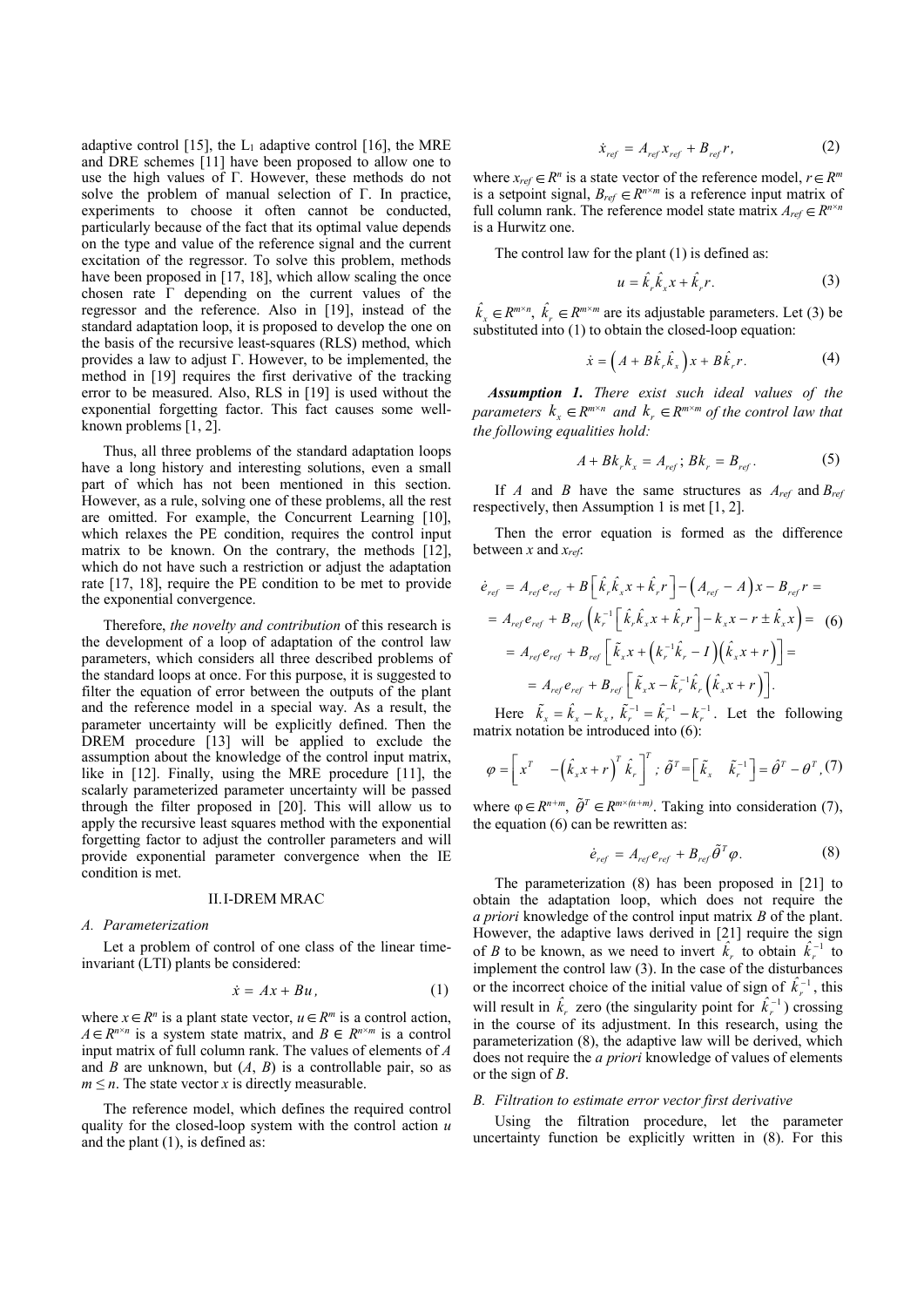purpose, let the notion of a compensatory control  $u_c$  be introduced into (8):

$$
\dot{e}_{ref} = A_{ref} e_{ref} + B_{ref} \left( u_c - \theta^T \varphi \right). \tag{9}
$$

All the dynamic variables of (9) are to be filtrated using the aperiodic links:

$$
\dot{\mu}_f = -l\mu_f + \dot{e}_{ref}, \ \mu_f(0) = 0; \n\dot{e}_f = -le_f + e_{ref}, e_f(0) = 0; \tag{10}
$$

$$
\dot{u}_{cf} = -lu_{cf} + u_c, \ u_{cf}(0) = 0; \n\dot{\phi}_f = -l\phi_f + \phi, \ \phi_f(0) = 0, \tag{11}
$$

where  $l > 0$  is a filter time constant.

The values of  $e_f$ ,  $\varphi_f$ , and  $u_{cf}$  are calculated as solutions of the respective differential equations (10), (11). The value  $\mu_f$  is calculated using the following lemma.

**Lemma 1.** The filtered value  $\mu_f$  of the first derivative of the tracking error can be calculated as follows, using the measurable signals:

$$
\mu_f = e^{-lt} \mu_f(0) + e_{ref}(t) - e^{-lt} e_{ref}(0) -
$$
  
-
$$
-le_f(t) + te^{-lt} e_f(0).
$$
 (12)

The proof of Lemma 1 is provided in Part A of Appendix.

Considering the filtration (10), (11), the error equation (9) is rewritten as:

$$
\mu_f = A_{ref} e_f + B_{ref} \left( u_{cf} - \theta^T \varphi_f \right), \ \forall t \ge 0. \tag{13}
$$

Let the required behavior of (13) be introduced as:

$$
\mu_{fd} = A_{ref} e_f + B_{ref} u_{cf}.
$$
 (14)

The parameter disturbance for the error equation (8) can be calculated as the difference between  $\mu_{fd}$  and  $\mu_f$ :

$$
\mu_{\scriptscriptstyle{fd}} - \mu_{\scriptscriptstyle{f}} = B_{\scriptscriptstyle{ref}} \theta^{\scriptscriptstyle{T}} \varphi_{\scriptscriptstyle{f}}.
$$
 (15)

Let the equation (15) be rewritten as the classical linear regression equation (LRE):

$$
y = B_{ref}^{\dagger} \left( \mu_{fd} - \mu_f \right) = \theta^T \varphi_f , \qquad (16)
$$

where  $y \in R^m$  is the parameter uncertainty function,  $\varphi_f \in R^{n+m}$ is the regressor vector.

#### C. DREM

Using the DREM procedure [13], the matrix regressor  $\varphi_f$ (an individual regressor for each row of  $\theta$ ) is transformed into the scalar one, which is common for all rows of  $\theta$ . Let the  $n+m-1$  stable operators be introduced:

$$
(.)_{f_i(t)} := [H_i(.)](t); H_i(p) = \frac{\alpha_i}{p + \beta_i}; \qquad (17)
$$
  

$$
i \in \{1, 2, \cdots, n + m - 1\},
$$

where  $\alpha_i > 0$  and  $\beta_i > 0$  are filters constants.

Having passed the function y and the regressor  $\varphi_f$  through the operators (17), the extended LRE is formed:

ensatory control 
$$
u_c
$$
 be  
\n
$$
Y_f(t) = \Phi_f(t) \theta,
$$
\n
$$
u_c - \theta^T \phi).
$$
\n(9) 
$$
\Phi_f(t) = \begin{bmatrix} y(t) & y_{f_1}(t) & \cdots & y_{f_{n+m-1}}(t) \end{bmatrix}^T;
$$
\n(18)  
\nare to be filtered using  
\nThen both left and right parts of the equation (18) are pre-  
\nmultipplied by the adjusted matrix of the extended regressor  
\n
$$
(0) = 0;
$$
\n(10) 
$$
\Phi_f(t) - adj_f(\Phi_f(t))
$$
As  $adj_f(\Phi_f(t))\Phi_f(t) = det_f(\Phi_f(t))$ , we obtain:  
\n(0) = 0;  
\n
$$
Y_f(t) = adj_f(\Phi_f(t))
$$
As  $adj_f(\Phi_f(t))\Phi_f(t) = det_f(\Phi_f(t))$ , we obtain:  
\n(0) = 0;  
\n(11) where  $Y \in R^{(n+m)\times m}$ ,  $\omega \in R$  is the scalar regressor.  
\n(0) = 0,  
\nD. *I-DREM*  
\nAccording to the DREM procedure [11, 13], the scalar

 $(0) = 0;$   $\Phi_f(t) - adj{\{\Phi_f(t)\}}$ . As  $adj{\{\Phi_f(t)\}}\Phi_f(t) = det{\{\Phi_f(t)\}}I$ , we obtain: Then both left and right parts of the equation (18) are premultiplied by the adjugate matrix of the extended regressor

$$
Y(t) = adj \{\Phi_f(t)\} Y_f(t) = det \{\Phi_f(t)\} \theta = \omega(t) \theta, (19)
$$

where  $Y \in R^{(n+m)\times m}$ ,  $\omega \in R$  is the scalar regressor.

# D. I-DREM

ensatory control  $u_c$  be<br>  $Y_f(t) = \left[ y(t) \quad y_{f_i}(t) \quad \cdots \quad y_{f_{\text{new}-1}}(t) \right]^T$ ; (18<br>
are to be filtrated using<br>  $\Phi_f(t) = \left[ \phi_f(t) \quad \phi_{f_i}(t) \quad \cdots \quad \phi_{f_{\text{new}-1}}(t) \right]^T$ .<br>
Then both left and right parts of the equation (18) are pre  $e_{ref}(t) - e^{-t}e_{ref}(0)$  =  $e_{ref}(0)$  estimates of the  $\theta$  elements in the case of  $\omega \in$  IE. or a compensatory control  $u_c$  be<br>  $V_f(t) = \Phi_f(t) \theta$ ,  $v_{xx} + B_{ref} (u_c - \theta^T \varphi)$ .<br>
(18 and  $\Phi_f(t) = \left[ y(t) \right] y_n(t) \cdots y_{x_{n-x}}(t) \right]^T$ ;<br>
(18 and  $\Phi_f(t) = \left[ \varphi_f(t) \theta_{x_i}(t) \cdots \theta_{x_{n-x}}(t) \right]^T$ .<br>
(18 and  $\varphi_f(t) = 0$ ;<br>  $\tau + \theta_{ref}$ ,  $\theta_f(0)$ According to the DREM procedure [11, 13], the scalar gradient laws of θ elements estimation can be obtained using the regression (19), but  $\omega \notin L_2$  is required for the monotonic asymptotic convergence. This is true if  $\omega \in PE$  or for a small class of regressors  $\omega \notin \text{PE}$  [13]. Therefore, to obtain an adaptation loop providing exponential convergence, firstly, we will apply the MRE procedure [11] and the filter proposed in [20] to the equations of regression (19). This will guarantee the monotonic exponential convergence of units of the equation (18) are pre-<br>
units of the equation (18) are pre-<br>
arts of the extended regressor<br>  $\partial f/\phi_f(t) = det_f \Phi_f(t) f J$ , we obtain:<br>  $= det \{\Phi_f(t)\} \theta = \omega(t) \theta$ , (19)<br>
ne scalar regressor.<br>
procedure [11, 13], the scalar<br> comparison (19). This will<br>tonic exponential convergence of<br>ents in the case of  $\omega \in \mathbb{E}$ .<br>regressor  $\omega(t) \in L_{\infty}$  is initially exciting<br> $rrvall [ts, T_0], if for T_0 > 0 \exists \alpha > 0 \text{ such}$ <br> $\int_0^{t_T} \omega^2(\tau) d\tau \ge \alpha$ , (20)<br> $\int_0^{t_T} \omega^2(\tau)$ 

**Definition 1:** The regressor  $\omega(t) \in L_{\infty}$  is initially exciting  $(\omega \in \text{IE})$  during the interval  $[t_0;T_0]$ , if for  $T_0 > 0 \exists \alpha > 0$  such that:

$$
\int_{t_0}^{t_0+T_0} \omega^2(\tau) d\tau \ge \alpha, \qquad (20)
$$

where  $\alpha$  is the degree of excitation,  $t_0 > 0$  is the time moment, when, after filtration (17),  $\omega(t)$  becomes non-zero.

Remark 1. Because of the filters (17) stability and the fact that all of them are different, if the initial regressor  $\varphi_f \in I\!E$ , then the scalar regressor  $\omega \in \mathbb{IE}$  [22].

Following the results of [20], the MRE method is applied to the scalar regression (19) [11]. For this purpose, the equation (19) is multiplied by the regressor  $\omega(t)$ :

$$
\omega(t)Y_i(t) = \omega^2(t)\theta_i.
$$
 (21)

Let the filter from [20] be considered:

$$
u_f(t) = \int\limits_{t_0}^t e^{-\sigma \cdot \tau} u(\tau) d\tau, \qquad (22)
$$

where  $\sigma > 0$  is the memory factor,  $u_f$  and u are the filter output and input respectively. The filter (22) is applied to the regressor  $\omega^2$  and the function  $\omega Y$ :

$$
\Omega(t) = \int_{t_0}^t e^{-\sigma \tau} \omega^2(\tau) d\tau; \Upsilon(t) = \int_{t_0}^t e^{-\sigma \tau} \omega(\tau) Y(\tau) d\tau. (23)
$$

 $u_f = A_{\text{ref}} e_f + B_{\text{ref}} (u_{cf} - \theta^T \varphi_f)$ ,  $\forall t \ge 0$ . (13)<br>
required behavior of (13) be introduced as:<br>  $\mu_{st} = A_{\text{ref}} e_f + B_{\text{ref}} u_{cf}$ . (14)<br>  $\mu_{st} = A_{\text{ref}} e_f + B_{\text{ref}} u_{cf}$ . (14)<br>
where a is the degree of excitation (17),  $\omega(f$ avior of (13) be introduced as:<br>
when a lite degree of excitation,  $u > 0$  is the time moment<br>  $= A_{ref}e_f + B_{ref}u_{sf}$ .<br>  $= A_{ref}e_f + B_{ref}u_{sf}$ .<br>
(14) **Remark 1.** Because of the filters (17) stability and the fact<br>
thence for the e  $\int_{0}^{\tau_{0}+\tau_{0}} \omega^{2}(t) dt \geq \alpha$ , (20)<br>
is the degree of excitation,  $t_{0} > 0$  is the time moment,<br>
tier filtration (17),  $\omega(t)$  becomes non-zero.<br>
ark I. Because of the filters (17) stability and the fact<br>
of them are dif **Proposition 1.** If  $\omega \in I$ E, then the scalar regressor  $\Omega(t)$  is positive semi-definite bounded function  $(\Omega(t) \in L_{\infty})$  and  $\Omega(t) \geq 0 \ \forall t \geq t_0$ , such that: 1)  $\Omega(t)$  increases to a finite limit  $\Omega_{\text{max}}$ ; 2)  $\Omega(t) \notin L_2$  [20]. Taking into consideration (23), the regression (19) is rewritten as:

$$
\Upsilon(t) = \Omega(t)\theta, \qquad (24)
$$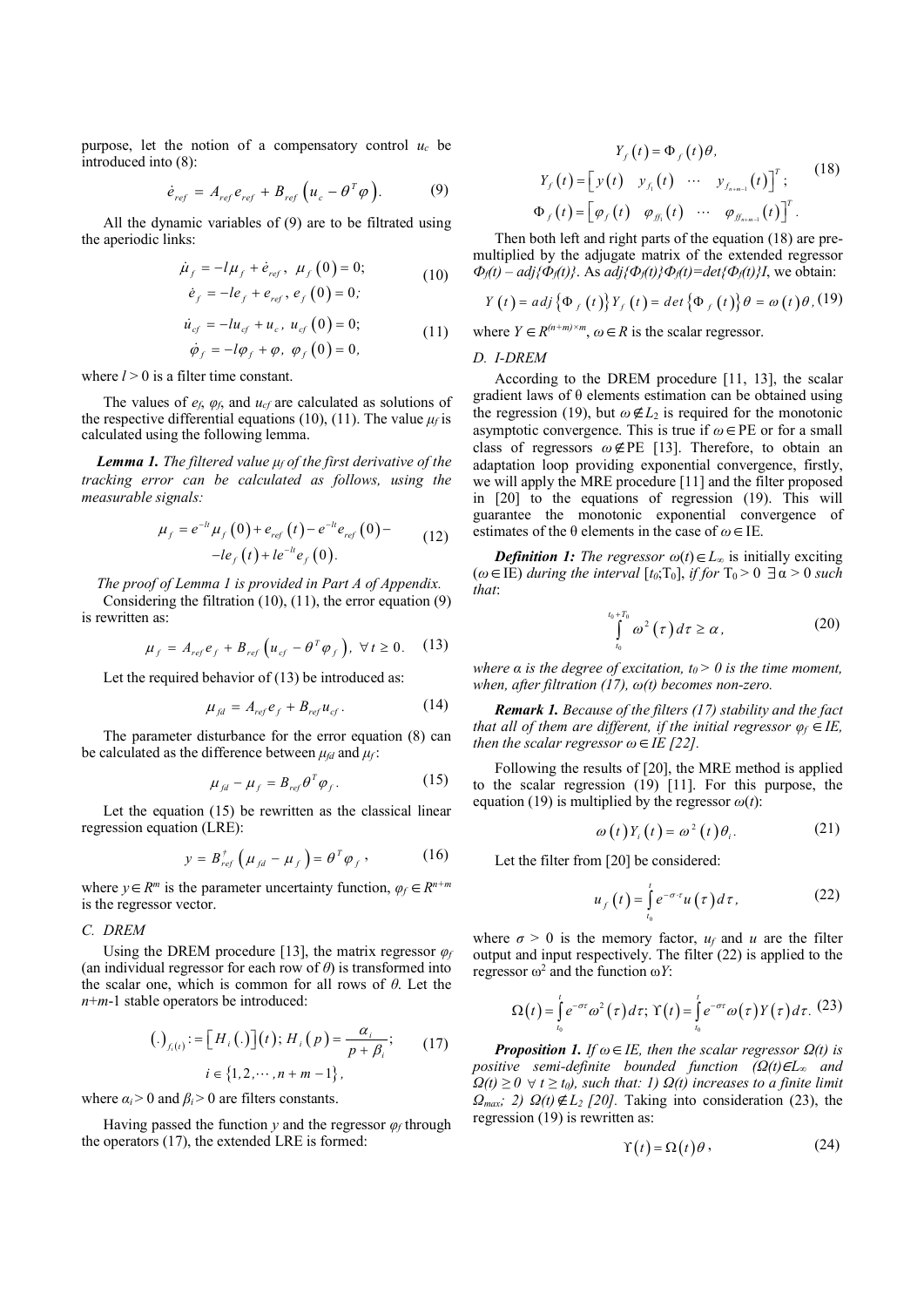where  $\Upsilon \in R^{(n+m)\times m}$ ,  $\Omega \in R$ . Let two parts be defined in the obtained equation (24):

$$
\Upsilon^{k_x}\left(t\right) = \Omega\left(t\right)k_x;\ \Upsilon^{k_r^{-1}}\left(t\right) = \Omega\left(t\right)k_r^{-1}.\tag{25}
$$

As the following equalities hold for all  $Q \in \mathbb{R}^{m \times m}$  and  $q \in \mathbb{R}$ 

$$
adj\{q \cdot Q\} = q \cdot adj\{Q\}, \ \ det\{q \cdot Q\} = q^m \cdot det\{Q\}, (26)
$$

then we can derive the following from (25):

$$
M_a = \Omega(t) N_a, M_d = \Omega^m(t) N_d,
$$
  
\n
$$
M_a(t) = adj \{ \Upsilon^{k_r^{-1}}(t) \}, N_a = adj \{ k_r^{-1} \},
$$
\n
$$
M_d(t) = det \{ \Upsilon^{k_r^{-1}}(t) \}, N_d = det \{ k_r^{-1} \}.
$$
\nwhere  $v$  the error

Then, taking into consideration the properties of the regressor Ω, the adaptation laws for the adjugate matrix  $N_a$ , the determinant  $N_d$  and the matrix  $k_x$  are derived by application of the MRE procedure and the recursive leastsquares method:

$$
\begin{cases}\n\dot{\hat{k}}_{x} = \Gamma \Omega^{m} \left[ \Omega^{\rho} \Upsilon^{k_{x}} - \Omega^{m} \hat{k}_{x} \right], \\
\dot{\hat{N}}_{d} = \Gamma \Omega^{m} \left[ M_{d} - \Omega^{m} \hat{N}_{d} \right], \\
\dot{\hat{N}}_{a} = \Gamma \Omega^{m} \left[ \Omega^{\rho} M_{a} - \Omega^{m} \hat{N}_{a} \right], \quad \dot{\Gamma} = \lambda \Gamma - \Gamma \Omega^{2m} \Gamma.\n\end{cases}
$$
\n(28)

where  $\Gamma > 0$  is the adaptation rate,  $\rho = m-1$  and  $\lambda$  is the forgetting factor.

Considering (28), the equations for 
$$
\tilde{k}_x
$$
 and  $\tilde{N}_a$ ,  $\tilde{N}_d$  are:  
\n
$$
\dot{\tilde{k}}_x = -\Gamma \Omega^{2m} \tilde{k}_x; \ \dot{\tilde{N}}_a = -\Gamma \Omega^{2m} \tilde{N}_a; \ \dot{\tilde{N}}_d = -\Gamma \Omega^{2m} \tilde{N}_d.
$$
 (29)

As  $\Gamma > 0$ , then each element of  $\tilde{k}_x$  and  $\tilde{N}_a$ ,  $\tilde{N}_d$  decreases monotonously.

## E. Relaxation of assumption of a priori knowledge of B

Using (28),  $\hat{k}_r$  could be calculated analytically with the help of the following equality  $Q^{-1} = adj \{Q\} \cdot det^{-1} \{Q\}$ : and the adaptation loop (5)

$$
\hat{k}_r = \hat{N}_d^{-1} \hat{N}_a. \tag{30}
$$

 $\hat{N}_d$  is to be prevented from zero crossing not to face singularity of (30). To implement such a restriction, the following non-linear operator is introduced [12]:

$$
\hat{N}_d^{-1} = \begin{cases}\n\hat{N}_d^{-1}, & \text{if } \left| \hat{N}_d \right| > \hat{\underline{M}}_d, \\
-\hat{\underline{M}}_d^{-1} \text{sign}\left( \hat{N}_d \right), & \text{otherwise,} \n\end{cases}
$$
\n(31)

where  $N_d > 0$  is the parameter, which defines the lower bound of  $\hat{N}_d$ .

**Proposition 2.** As  $\hat{N}_d$  is monotonous, then: 1) if  $sign\left(\hat{N}_d\left(0\right)\right) = sign\left(N_d\right)$ , then there will be no switching (31) during adjustment; 2) if  $sign(\hat{N}_d(0)) \neq sign(N_d)$ , <sup>2</sup> then only one switching is possible  $[12]$ . So if (31) is applied, then  $\hat{k}_r$  is "protected" from becoming zero. As a result,  $\hat{k}_r^{-1}$ is non-singular and can be calculated to be used in  $(11)$ .

<sup>m/s/m</sup>,  $\Omega \in \mathbb{R}$ . Let two parts be defined in the **Remark 2.** Contrary to the known methods, which use the<br>
operator (31), in this research no chattering of  $\hat{N}_d$  is<br>
(t) =  $\Omega$  (t)  $k_x$ ;  $\Upsilon^{k^{-1}}$  (t) =  $\Omega$  (t) <sup>x\*\*\*\*</sup>,"<br>
(1) =  $\Omega$  (1) k<sub>3</sub>;  $Y^{k,+}$  (1) =  $\Omega$  (1) k<sub>7</sub><sup>-1</sup>. (25) equatineed thanks to the known methods, which use the<br>
tion (24):<br>
<sup>k<sub>2</sub></sup> (t) =  $\Omega$  (t) k<sub>5</sub>;  $Y^{k,+}$  (t) =  $\Omega$  (t) k<sub>7</sub><sup>-1</sup>. (25) equatineed thanks  $\lim_{\alpha} \Omega \in \mathbb{R}$ . Let two parts be defined in the **Remark 2.** Contrary to the known methods, which use the<br>tion (24):<br>  $\langle \mathbf{f} | = \Omega(t) k_i; Y^{k_i}(t) = \Omega(t) k_i^{-1}$ . (25) guaranteed thanks to the monotonicity property. As for th Remark 2. Contrary to the known methods, which use the operator (31), in this research no chattering of  $\hat{N}_d$  is guaranteed thanks to the monotonicity property. As for the requirement to know the matrix B, it has been firstly relaxed in [12] using the above-mentioned property.

The laws (28) are rewritten in the vectorized form:

**nark 2.** Contrary to the known methods, which use the  
\n
$$
(31)
$$
, in this research no chattering of  $\hat{N}_d$  is  
\nteed thanks to the monotonicity property. As for the  
\nment to know the matrix B, it has been firstly relaxed  
\nusing the above-mentioned property.  
\nlaws (28) are rewritten in the vectorized form:  
\n
$$
\dot{\hat{\theta}}_{vec} = \Gamma \Omega^m \left[ \Upsilon_{vec} - \Omega^m \hat{\theta}_{vec} \right], \quad \Gamma = \lambda \Gamma - \Gamma \Omega^{2m} \Gamma,
$$
\n
$$
\Upsilon_{vec} (t) = \left[ \nu e c^T \left( \Omega^{\rho} \Upsilon^{k_x} \right) \nu e c^T \left( \Omega^{\rho} M_a \right) M_d \right]^T,
$$
\n
$$
\hat{\theta}_{vec} = \left[ \nu e c^T \left( \hat{k}_x \right) \nu e c^T \left( \hat{N}_a \right) \hat{N}_d \right]^T,
$$
\n
$$
\psi_{vec}(t)
$$
 is the vectorization operation. The properties of  
\nor equation (8) combined with the adaptation loop (32)  
\nneed as a theorem.  
\n**orem 1.** If  $\omega \in \Pi$  and the adaptation loop is defined

where *vec*(.) is the vectorization operation. The properties of the error equation (8) combined with the adaptation loop (32) are defined as a theorem.

**Theorem 1.** If  $\omega \in \text{IE}$  and the adaptation loop is defined as (32), then  $\xi = \begin{bmatrix} e_{ref}^T & \tilde{\theta}_{vec}^T \end{bmatrix}^T$  exponentially converges to zero with an arbitrarily high rate.

The proof of Theorem 1 is provided in Part B of Appendix.

# III. EXPERIMENTS

To validate the theoretical results and demonstrate the properties of the developed I-DREM MRAC method, the simulation of a closed-loop system of adaptive control (8) has been conducted. The control law parameters (3) were adjusted according to (32). The plant  $(1)$ , the reference model (2) and setpoint  $r$  were chosen as:

$$
A = \begin{bmatrix} 1 & 1 \\ 4 & 2 \end{bmatrix}; B = \begin{bmatrix} 1 & 0 \\ 0 & 1 \end{bmatrix};
$$
  
\n
$$
A_{ref} = \begin{bmatrix} 0 & 1 \\ -8 & -4 \end{bmatrix}; B_{ref} = \begin{bmatrix} 4 & 2 \\ 0 & 2 \end{bmatrix}; r = \begin{bmatrix} 1 \\ e^{-0.01t} \end{bmatrix}.
$$
 (33)

The values of the initial conditions, the control law (3) and the adaptation loop (32) parameters were chosen as:

$$
\hat{k}_{x}(0) = 0_{2 \times 2}; \hat{N}_{a}(0) = I_{2 \times 2}; \hat{N}_{a}(0) = -0.125; \quad (34)
$$
  
 
$$
\Gamma = 0.1I; \lambda = 1000.
$$

The values of the parameters of the filters (10), (11), (17), (22) and the non-linear operator (31) were set as  $l=100$ ;  $\alpha_1 = \alpha_2 = \alpha_3 = 1$ ;  $\beta_1 = 1$ ;  $\beta_2 = 2$ ;  $\beta_3 = 3$ ;  $\sigma = 0.125$ ;  $N_a = 0.025$ . Figure 1 shows the norm of errors  $\tilde{N}_a$  and  $\tilde{k}_x$ . Figure 2 shows the ideal value of  $N_d$  and the transient of its estimation.



Figure 1. Transient performance of the norm of errors  $\tilde{N}_a$  and  $\tilde{k}_x$ .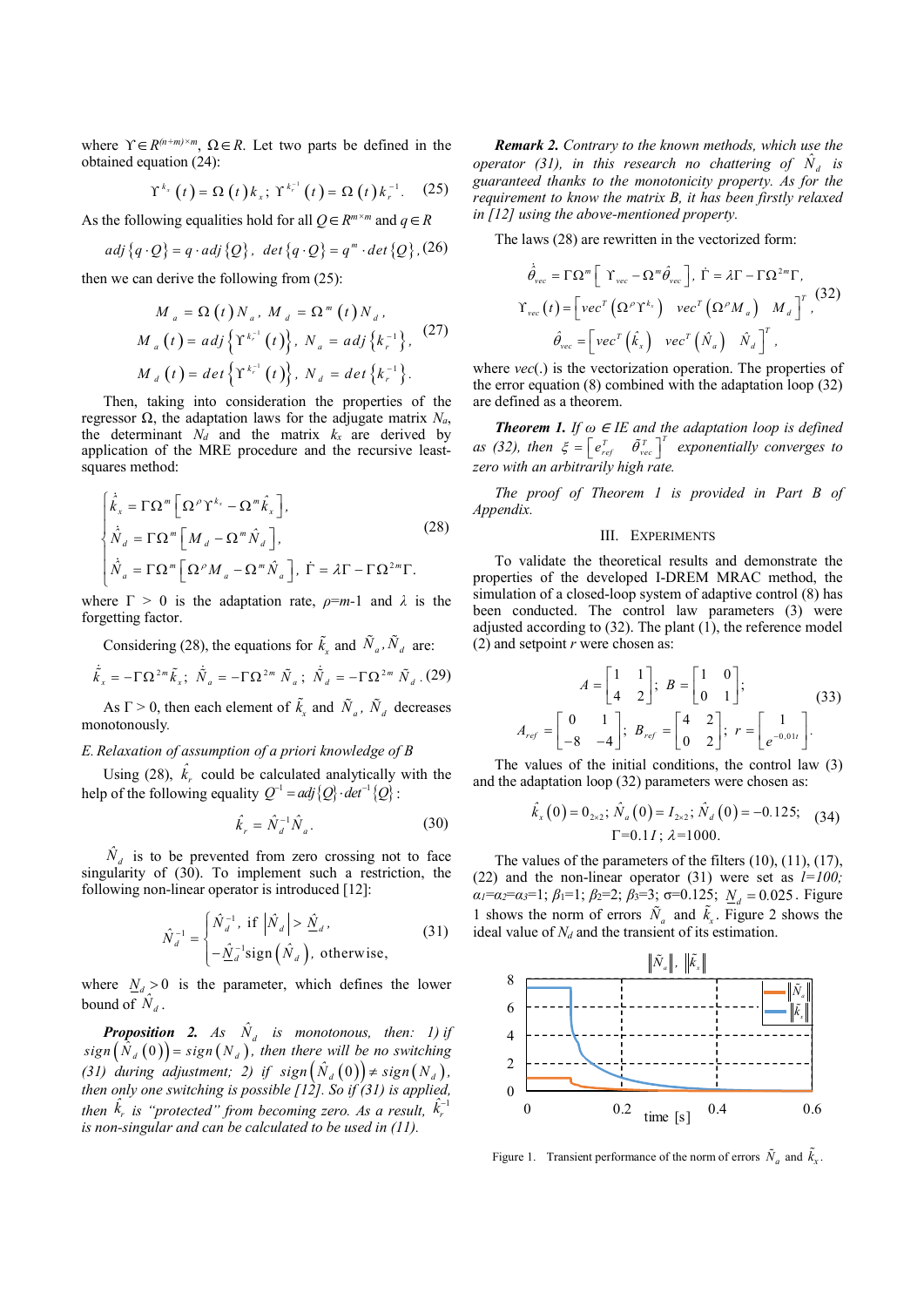

Figure 2. Comparison of values of ideal  $N_d$  and its estimation.

Having analyzed Fig.1 and Fig.2 with the help of (30), it is concluded that the exponential convergence to the ideal values was provided for  $\hat{k}_x$  and  $\hat{k}_r$ . One switching (31) happened in the course of transients. This validated the theoretical results shown in Proposition 2 and Theorem 1. Figure 3 shows the comparison of the transients of the state vectors elements of both the plant and the reference model. It was concluded that the tracking error  $e_{ref}$  converged to zero. This validated the results presented as Theorem 1.



Figure 3. Transients of state vectors elements of plant and reference model.

# IV. CONCLUSION

Developed I-DREM MRAC included the control law (3), the law of its parameters adjustment (32), analytical equation (30) and the non-linear operator (31). Such method can be applied to control a generic class of multi-input, multi-output (MIMO) LTI systems, which  $B$  matrix is of full column rank (aircraft control systems, robotic arms and different process control systems). In contrast to the conventional MRAC, the I-DREM MRAC method: 1) provided exponential convergence of the adjustable parameters when  $\omega \in \text{IE};$ 2) included the adjustment law of the adaptation rate matrix Γ; 3) did not require knowledge of the plant B matrix. However, since the filter output  $(22)$  becomes insensitive to the new input data after  $(3...5)$   $\sigma$ <sup>1</sup> seconds, the application of the I-DREM MRAC is only possible if the following assumption is satisfied.

Assumption 2. The ideal values of the control law parameters  $\forall t \geq 0$  are such that  $k_x = const$  and  $k_r = const$ .

This assumption, in contrast to the MRAC standard assumption on the quasi-stationarity of the controller parameters, do not allow  $k_x$  and/or  $k_y$  to be quasi-stationary or defined as intervals. Therefore, the scope of future research is to present the results of the filter (22) modification to relax

 $\hat{N}_d$  controller parameters quasi-stationarity. Assumption 2 to the conventional MRAC one of the

# **APPENDIX**

 $\begin{array}{c} 1 - 1 - 1 = 0.03 - 1 - 1.5 = 0.03 - 1.5 = 0.03 - 1.5 = 0.03 - 1.5 = 0.03 - 1.5 = 0.03 - 1.5 = 0.03 - 1.5 = 0.03 = 0.03 = 0.03 = 0.03 = 0.03 = 0.03 = 0.03 = 0.03 = 0.03 = 0.03 = 0.03 = 0.03 = 0.03 = 0.03 = 0.03 = 0.03 = 0.03 = 0.03 = 0.03 = 0.03 = 0.0$ 

n 2 to the conventional MRAC one of the  
\nparameters quasi-stationarity.  
\nAPPENDIX  
\n
$$
fLemma I
$$
\n
$$
u(t) = e^{-t \tau} \mu_f(0) + e^{-t \tau} \int_0^t e^{t \tau} \dot{e}_{ref}(\tau) d\tau;
$$
\n
$$
e_f(t) = e^{-t \tau} e_f(0) + e^{-t \tau} \int_0^t e^{t \tau} e_{ref}(\tau) d\tau.
$$
\n
$$
e_f(t) = e^{-t \tau} e_f(0) + e^{-t \tau} \int_0^t e^{t \tau} e_{ref}(\tau) d\tau.
$$
\nthe method of integration by parts, the following  
\n
$$
u = e^{t \tau}; du = le^{t \tau} d\tau
$$

Using the method of integration by parts, the following integral from the  $\mu_f(t)$  equation is taken:

A. Ssumption 2 to the conventional MRAC one of the controller parameters quasi-stationarity.  
\n1. 
$$
-\frac{1}{2}
$$
  
\n2.  $-\frac{1}{2}$   
\n3.  $\frac{1}{2}$   
\n4. Proof of Lemma 1  
\n4. Proof of Lemma 2  
\nThe solution of the differential equation (10) is written as:  
\n $\mu_f(t) = e^{-t\tau} \mu_f(0) + e^{-t\tau} \int_0^t e^{t\tau} e_{\tau g}(\tau) d\tau$  (A1)  
\nof ideal  $N_d$  and is estimation.  
\n4.  $\mu_f(t) = e^{-t\tau} \mu_f(0) + e^{-t\tau} \int_0^t e^{t\tau} e_{\tau g}(\tau) d\tau$  (A1)  
\n5.  $\mu_f(t) = e^{-t\tau} \mu_f(0) + e^{-t\tau} \int_0^t e^{t\tau} e_{\tau g}(\tau) d\tau$ .  
\n5.  $\mu_f(t) = e^{-t\tau} \mu_f(0) + e^{-t\tau} \int_0^t e^{t\tau} e_{\tau g}(\tau) d\tau$  (A1)  
\n5.  $\mu_f(t) = e^{-t\tau} \mu_f(0) + e^{-t\tau} \int_0^t e^{t\tau} e_{\tau g}(\tau) d\tau$  (B1)  
\nand  $\frac{k}{k}$ . One switching (31)  
\n1.  $\mu_f(t) = e^{t\tau} \mu_f(t) = e^{t\tau} \int_0^t e^{t\tau} e_{\tau g}(\tau) d\tau$  (1)  $\mu = e^{t\tau} \int_0^t e_{\tau g}(\tau) e^{t\tau} d\tau =$   
\n1.  $\sigma$  of the transients of the state  
\nand the reference model. It  
\n1.  $\mu_f(t) = e^{-t\tau} \mu_f(0) - t \int_0^t e_{\tau g}(\tau) e^{t\tau} d\tau$  (1)  
\n1.  $\sigma$  is the equation for  $e_f(t)$ , the obtained solution is  
\n1.  $\sigma$  (1)  $\sigma$  (2)  $\sigma$  (3)  $\mu_f(t) = e^{-t\tau} \mu_f(0) + e_{\tau g}(\tau) e^{t\tau} d\tau$  (42)  
\n2.  $\sigma$  (34) 

Considering the equation for  $e_f(t)$ , the obtained solution is substituted into the equation for  $\mu_f(t)$ :

$$
\mu_f(t) = e^{-t} \mu_f(0) + e_{ref}(t) - e^{-t} e_{ref}(0) -
$$
  

$$
-e^{-t} t \int_0^t e_{ref}(\tau) e^{t \tau} d\tau = e^{-t} \mu_f(0) + e_{ref}(t) -
$$
  

$$
-e^{-t} e_{ref}(0) - t e_f(t) + t e^{-t} e_f(0).
$$
 (A3)

It follows from (A3) that  $\mu_f$  can be calculated as (12). This completes the proof.

# B. Proof of Theorem 1

The convergence of the constituent parts of the vector ξ will be shown to prove that the whole vector also converges to zero. The Lyapunov function candidate to study the convergence of the parameter error  $\tilde{\theta}_{\text{vec}}$  is chosen as:

$$
V = \tilde{\theta}_{\text{vec}}^T \Gamma^{-1} \tilde{\theta}_{\text{vec}}.
$$
 (B4)

Let the results of [20] be used, where the boundedness of the adaptation rate Γ was proved for the regressor  $\Omega(t)$ , which had the properties described in Proposition 1. Then the function (B4) is bounded:

$$
\lambda_{min}\left(\Gamma^{-1}\right) \left\|\tilde{\theta}_{vec}\right\|^2 \leq \left\|V\right\| \leq \lambda_{max}\left(\Gamma^{-1}\right) \left\|\tilde{\theta}_{vec}\right\|^2. \quad (B5)
$$

The derivative of (B4) is written as:

$$
\dot{V} = 2\tilde{\theta}_{\text{vec}}^T \Gamma^{-1} \dot{\tilde{\theta}}_{\text{vec}} + \tilde{\theta}_{\text{vec}}^T \dot{\Gamma}^{-1} \tilde{\theta}_{\text{vec}}.
$$
 (B6)

The following equation is used to obtain the adaptation law for Γ-1 from the one for Γ:

$$
\frac{d}{dt}I = \frac{d}{dt}\Big[\Gamma^{-1}\Gamma\Big] = \Gamma\frac{d\Gamma^{-1}}{dt} + \Gamma^{-1}\frac{d\Gamma}{dt} = 0.
$$
 (B7)

Considering (B7) and (32), (B6) is rewritten as: